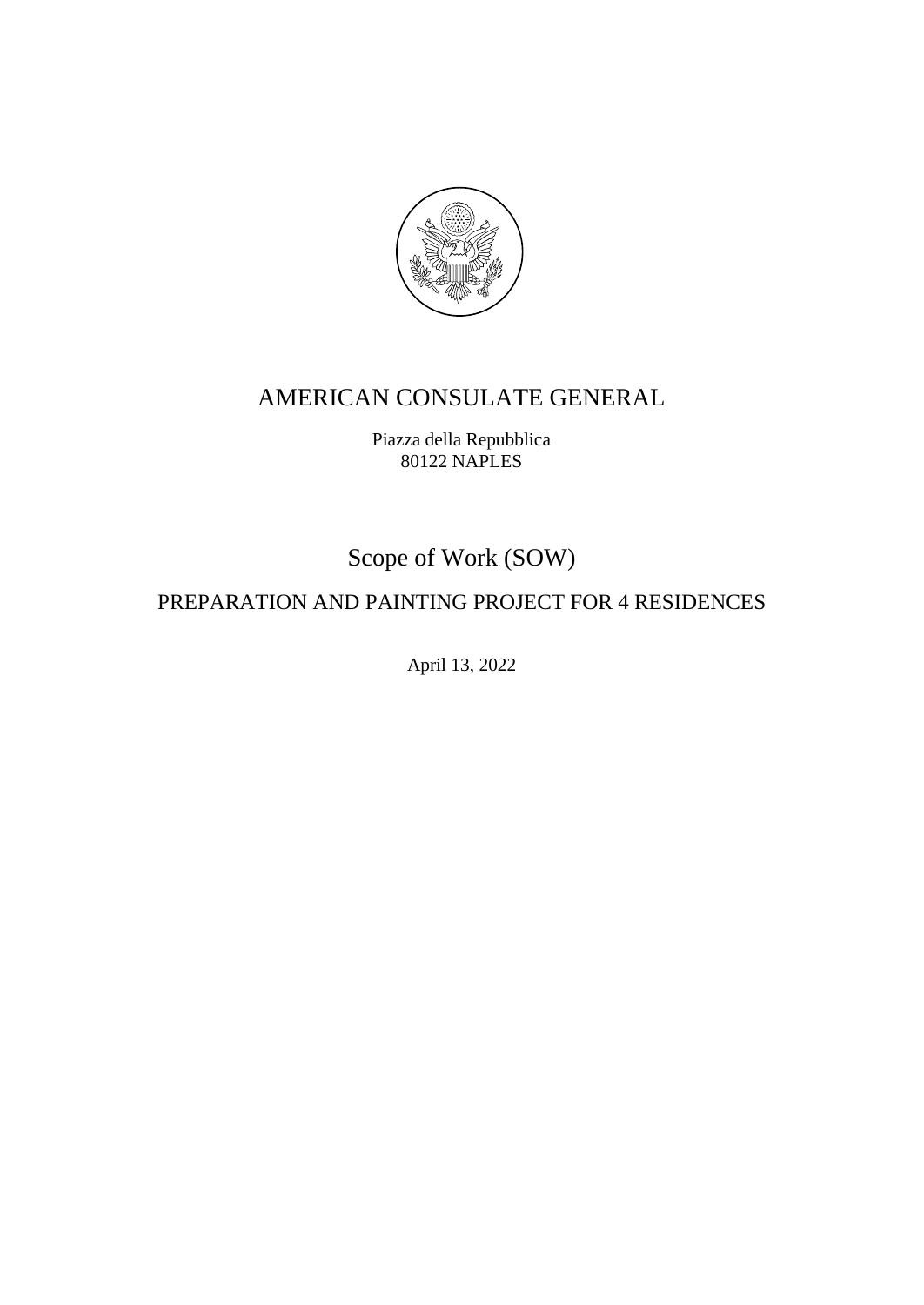#### CHAPTER 1

#### **FOREWORD**

The Consulate General of the United States of America in Naples, Italy offers this solicitation for works related to painting and general repairs for the 4 residences for American Officers located in Naples.

#### CHAPTER 2

#### **GENERAL**

• The solicitation is for painting and general repairs related to the painting project of residences with all material needed and requirements listed in the following paragraphs.

• The contractor shall supply all the materials and equipment, skilled and unskilled labor, technical supervision, as well as logistical and administrative support. The contractor shall also supply all accessory services such as: transportation, equipment and tools, leasing of any necessary equipment, disposal of debris, cleaning of the work area and all else necessary to complete the project in compliance with the present specifications.

• Maximum attention is required for the safety of personnel at work on the site, including COVID certifications and procedures. The workers must operate in compliance with standard codes, using tools with safety features and Personal Protective Equipment (PPE).

No smoking is allowed inside the residences. It is permitted only on balcony and/or outside the apartments. Any infraction will not be tolerated and will result in immediate removal without further notice.

Temporary safety protection measures such as safety switches, scaffolding, and others for third parties shall be installed by the Contractor with care and attention.

• The Contractor shall be responsible for submitting, in a timely fashion, for approval by the COR, samples of materials and supplies to be used.

• It shall be the contractor's responsibility to verify all the quantities.

#### **Art. 2.1 DEFINITIONS**

A glossary of terms and relative equivalents used in the drawing up of the tender documents is indicated hereunder:

**Client, Administration, Project Supervisor, COR, CO:** all these denominations identify the technical administrative staff who will handle the contract on behalf of the Consulate General of the United States of America.

**Contracting Company, Contractor:** all these denominations identify the subject that undertakes to carry out the work described in the contract.

**Contract, Purchase Order (P.O.), Work Order:** these terms identify the contract document with which the project is awarded.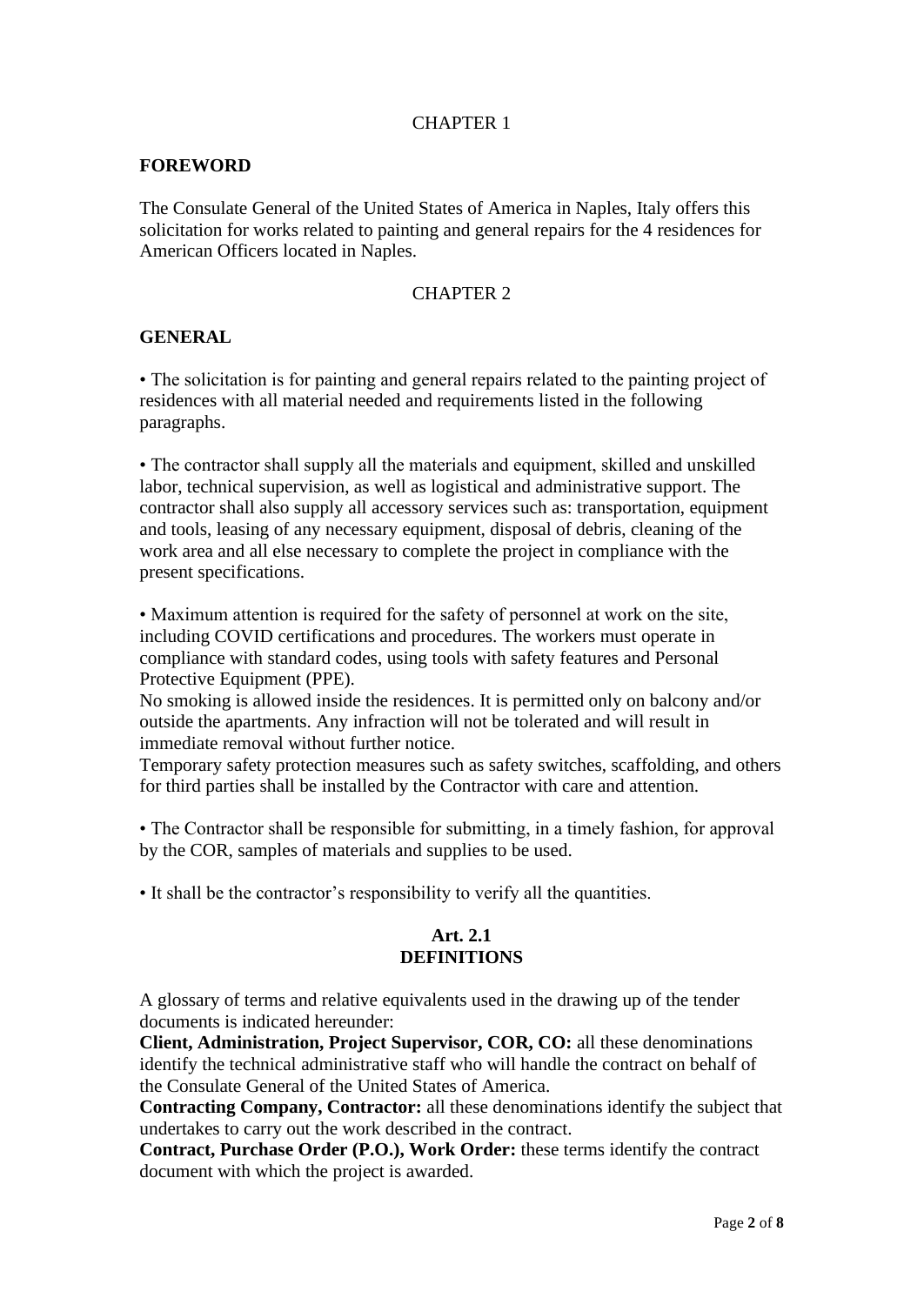#### **Art. 2.2 DESCRIPTION OF WORK**

• Starting on June  $13<sup>th</sup>$ , 2022 until July 30<sup>th</sup>, 2022 (31 calendar days), the Contractor shall be responsible for executing the following work:

# **GENERAL SPECS, LOCATION AND QUANTITIES**

### **LOCATION 1:**

#### - **Via Catullo 74 – apt. size 190 sq. mts – July 2022**

- 1. Move all the furniture in the working areas to allow painting and reposition all the moved items at the end of the works. Preparation will include protection, with towels or cardboard, of all floors, decorative items, furniture previously moved to the center of the room, chandeliers, ceiling lights, handles and everything else present in the working areas.
- 2. Painting of all walls, after the removal of the loose paint, including wall repairs with plastering, two coats of paint. Color: White. Refer to Paint Specs.
- 3. Painting of the ceilings of the bathrooms and laundry, **after treatment for mold**, with two coats of anti-mold paint. Color: White. Refer to Paint Specs.
- 4. Repair and painting of door frame, damaged by water leakage, in one of the bedrooms. Color: same as existing color.

Euro:

- 1. Replace two cylinders on entrance doors (main door and kitchen door) with European class 6 (EN1303) with certificates and relative front protection. Refer to Lock Specs.
- 2. Replace digital peephole on main door. Refer to peephole specs.

Euro:

# **LOCATION 2:**

# - **Via Crispi 75, 1 st floor – apt. size 160 sq. mts – June 2022**

- 1. Move all the furniture in the working areas to allow painting and reposition of all the moved items at the end of the works. Preparation will include protection, with towels or cardboard, of all floors, decorative items, furniture previously moved to the center of the room, chandeliers, ceiling lights, handles and everything else present in the working areas.
- 2. Painting of all walls, after the removal of the loose paint, including wall repairs with plastering, two coats of paint. Color: White. Refer to Paint Specs.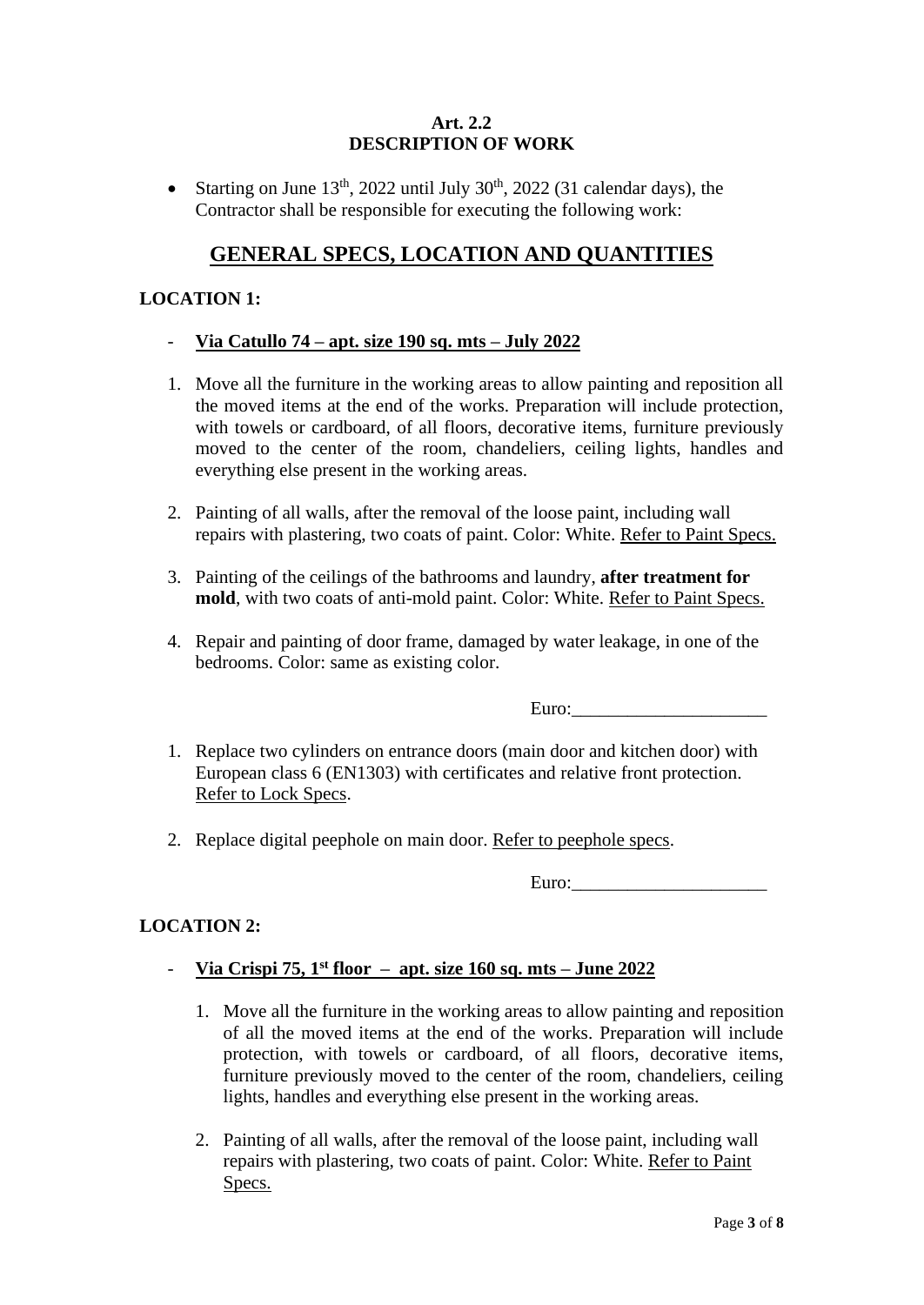- 3. Painting of the ceilings of the 2 bathrooms, after treatment for mold and, with two coats of anti-mold paint. Color: White. Refer to Paint Specs.
- 4. Painting of balcony wall, including wall repairs with plastering, two coats of paint. Color: same as existing color. Refer to Paint Specs.

Euro:

- 1. Replace one cylinder on entrance doors with European class 6 (EN1303) with certificate and five keys and relative front protection. Refer to LOCK SPECS.
- 2. Replace peephole with a digital one. Refer to peephole specs.

Euro:

1. Wood floor repair by replacing broken/damaged wood tiles, sanding and varnishing the entire floor. The entire work has to be done using water based (ecological) glue and varnish. Total Sq. Mts. 25

Euro:\_\_\_\_\_\_\_\_\_\_\_\_\_\_\_\_\_\_\_\_\_

# **LOCATION 3:**

- **Via Orazio 147 – apt. size 150 sq. mts – June 2022**
- 1. Move all the furniture in the working areas to allow painting and reposition all the moved items at the end of the works. Preparation will include protection, with towels or cardboard, of all floors, decorative items, furniture previously moved to the center of the room, chandeliers, ceiling lights, handles and everything else present in the working areas.
- 2. Painting of all walls, after the removal of the loose paint, including wall repairs with plastering, two coats of paint. Color: White. Refer to Paint Specs.
- 3. Painting of the ceilings of the main bathroom, kitchen and laundry, after treatment for mold, with two coats of anti-mold paint. Color: White. Refer to Paint Specs.
- 4. Purchase and install frozen plexiglass panels on the skylight.

Euro:\_\_\_\_\_\_\_\_\_\_\_\_\_\_\_\_\_\_\_\_\_

5. Wood floor repair by replacing broken/damaged wood tiles, sanding and varnishing the entire floor. The entire work has to be done using water based (ecological) glue and varnish. Total Sq. Mts. 20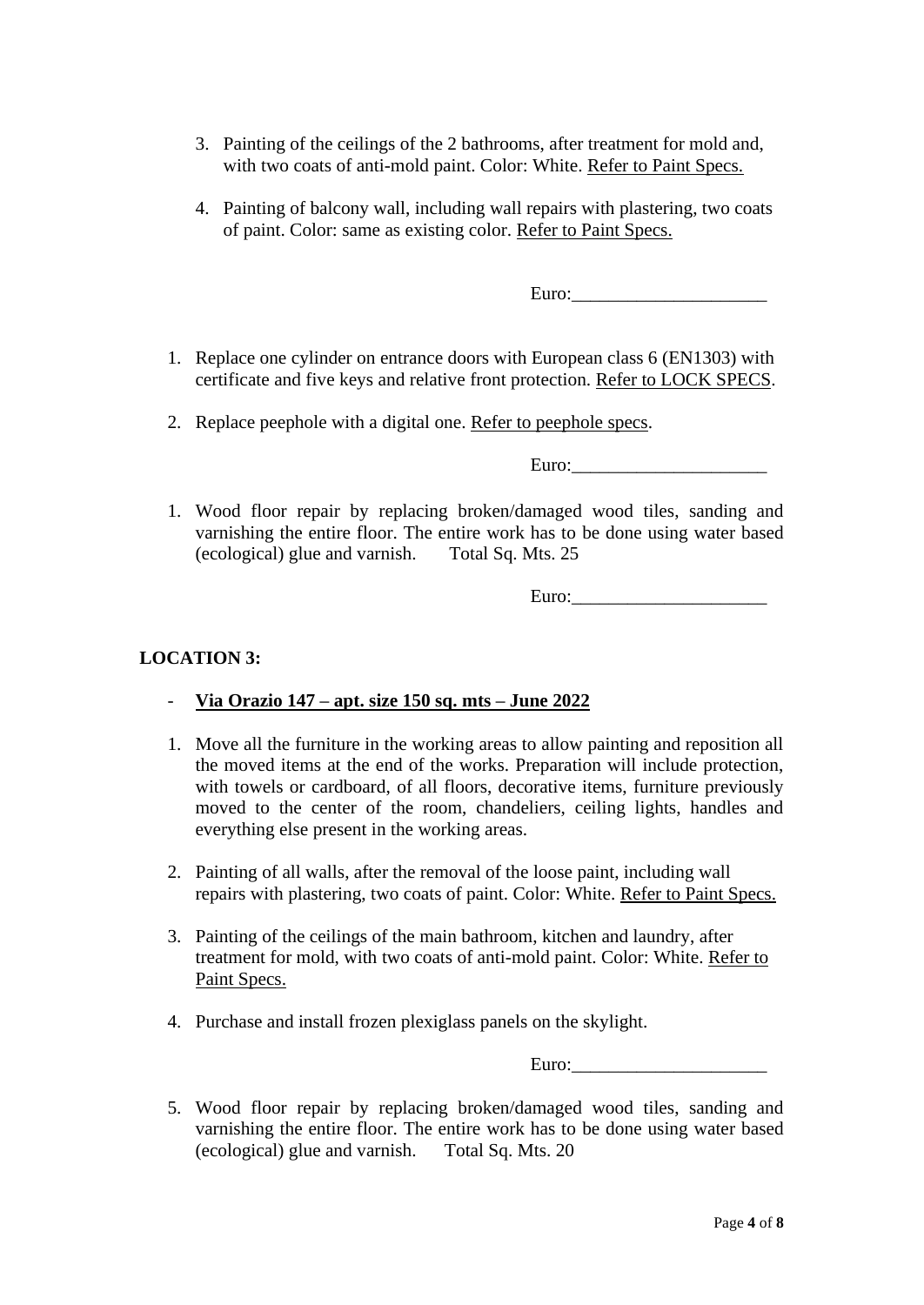- 1. Replace two cylinders on entrance doors (main door and kitchen door) with European class 6 (EN1303) with certificates and relative front protection. Refer to LOCK SPECS in the next pages.
- 2. Replace digital peephole on main door. Refer to peephole specs.

Euro:\_\_\_\_\_\_\_\_\_\_\_\_\_\_\_\_\_\_\_\_\_

# **LOCATION 4:**

- **Parco Azzurro int. 18 (Villa Vecchione) – apt. size 240 sq. mts – July 2022**
- 1. Move all the furniture in the working areas to allow painting and reposition all the moved items at the end of the works. Preparation will include protection, with towels or cardboard, all floors, decorative items, furniture previously moved to the center of the room, chandeliers, ceiling lights, handles and everything else present in the working areas.
- 2. Painting of all walls, after the removal of the loose paint, including wall repairs with plastering, two coats of paint. Color: White. Refer to Paint Specs.
- 3. Painting of all ceilings, after treatment for mold, with two coats of anti-mold paint. Color: White. Refer to Paint Specs.
- 4. Painting of external damaged walls, after treatment for mold (basement area), with two coats of special paint for external use. Color: Same existing color. Refer to Paint Specs.
- 5. Repair of broken tiles outside the apartment.

Euro:

- 1. Replace one cylinder on entrance door with European class 6 (EN1303) with certificates and relative front protection. Refer to Lock Specs.
- 2. Replace digital peephole on main door. Refer to peephole specs.

Euro:

# **PAINT SPECS**

Sikkens or MaxMeyer – Semi washable for ceilings, bathrooms, laundries and kitchens. Washable for all other walls. Special paint for external use. All paints used have to be Water-based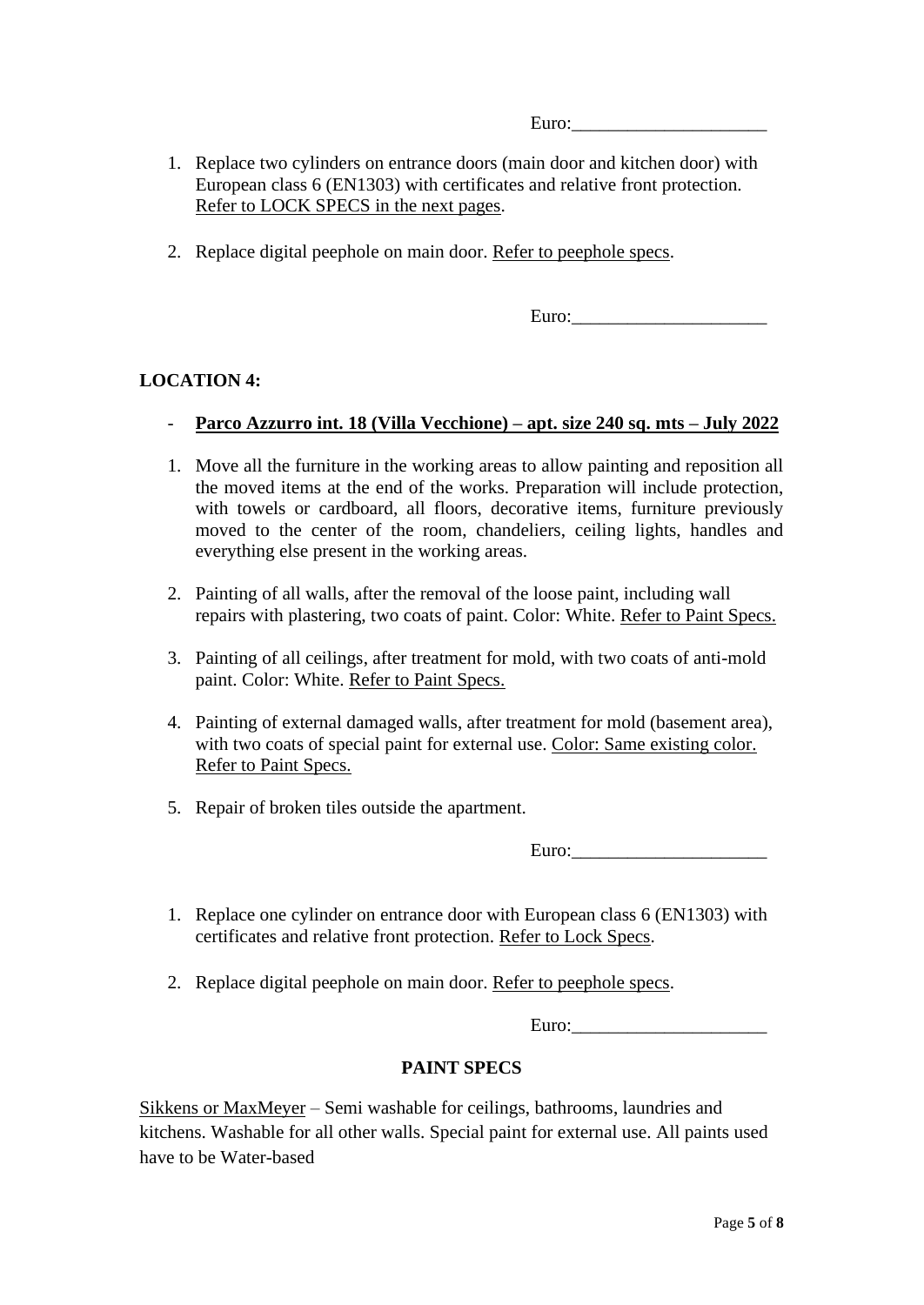### **PEEPHOLE SPECS**

#### EZVIZ DP1

# **<https://www.ezviz.com/it/product/dp1/1133>**

#### **Please note that the model has to be wireless**



#### **LOCKS SPECS**

All cylinders must be security class 6 (EN1303) with certificate that will be provided at the end of the work. Plus front protection DISEC Monolito Top BD 270, below are samples for cylinder and antishock characteristics. Please attach to the estimate the technical/security specification of the locks you are going to install and a list of certified locksmith/stores that can duplicate copies of the keys.

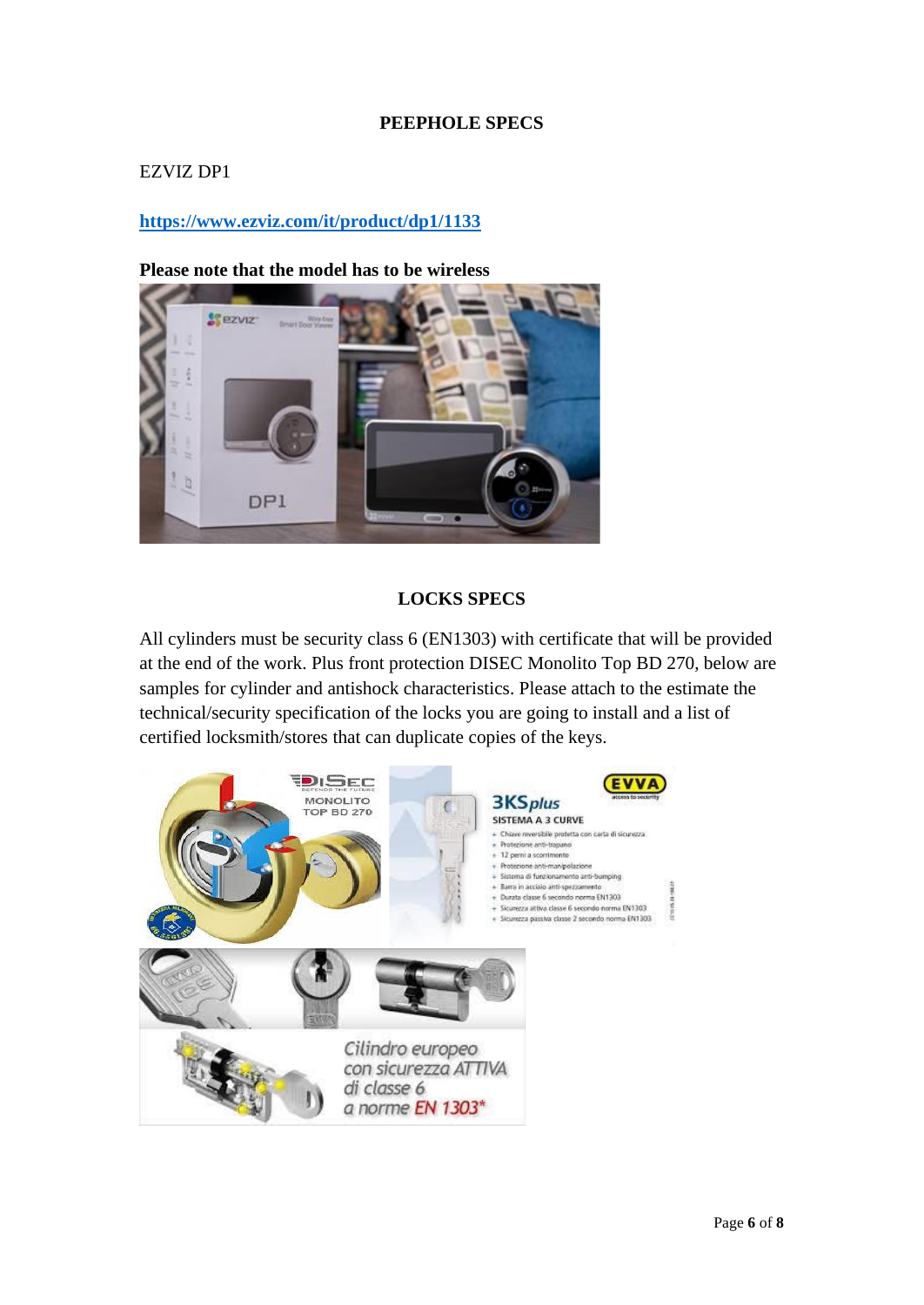### **Art. 2.3 LIMITATIONS**

The accomplishment of the project shall be restricted to the specific requests described in the Bill of Quantities.

# **Art 2.4**

# **MATERIAL EQUIVALENTS**

The Contractor shall verify and ensure that all the materials supplied are new and without defects and that their use and/or installation is carried out using the best techniques and fully respecting the instructions supplied by the manufacturers. Special parts shall be manufactured solely by workshops that are highly qualified in that specific sector.

The makes indicated in attachment A, "List of Materials and Manufacturers" are intended as a point of reference and therefore, the words *or approved equivalent* are implicit. Selections implemented by the Contractor shall be approved in advance by the COR, after submission of samples and technical cards.

# CHAPTER 3 **SOLICITATION CHARACTERISTICS**

# **Art 3.1 CONTRACT PHASE**

Within one calendar week of the date of award, the Contractor shall submit the following documentation to the COR:

• A final and detailed work schedule of the various interventions and relative length of time required to carry out all the work requested in the contract.

• Designation of a single point of contact who will be in charge of the project on behalf of the contractor and who will be fully authorized to discuss and decide together with the COR any variations during the course of the project, both concerning methodology of the work and the supplies.

• A full list of workers complete with all bio-data, that will have access in the residences during the entire project. For security purpose, this list, including Company details, must be submitted with the estimate.

• After the date of award, the list of workers and supervisors has to be implemented with UNILAV documentation proofing of the current state of the workforce.

• Provide a copy of the insurance policy with adequate coverage amounts for liability for civilian casualty that may cause death or injury to persons or damage to property.

# **Art 3.2 IMPLEMENTATION PHASE**

• Normal working hours are from 08:00 to 17:00 during weekdays. Any work to be carried out after normal working hours or during the week-end shall be agreed upon in advance with the COR in order to obtain all the necessary authorizations and approvals. In some cases, a condominium regulation reduce to a specific timing for noises works. This will be evaluated case by case during the survey.